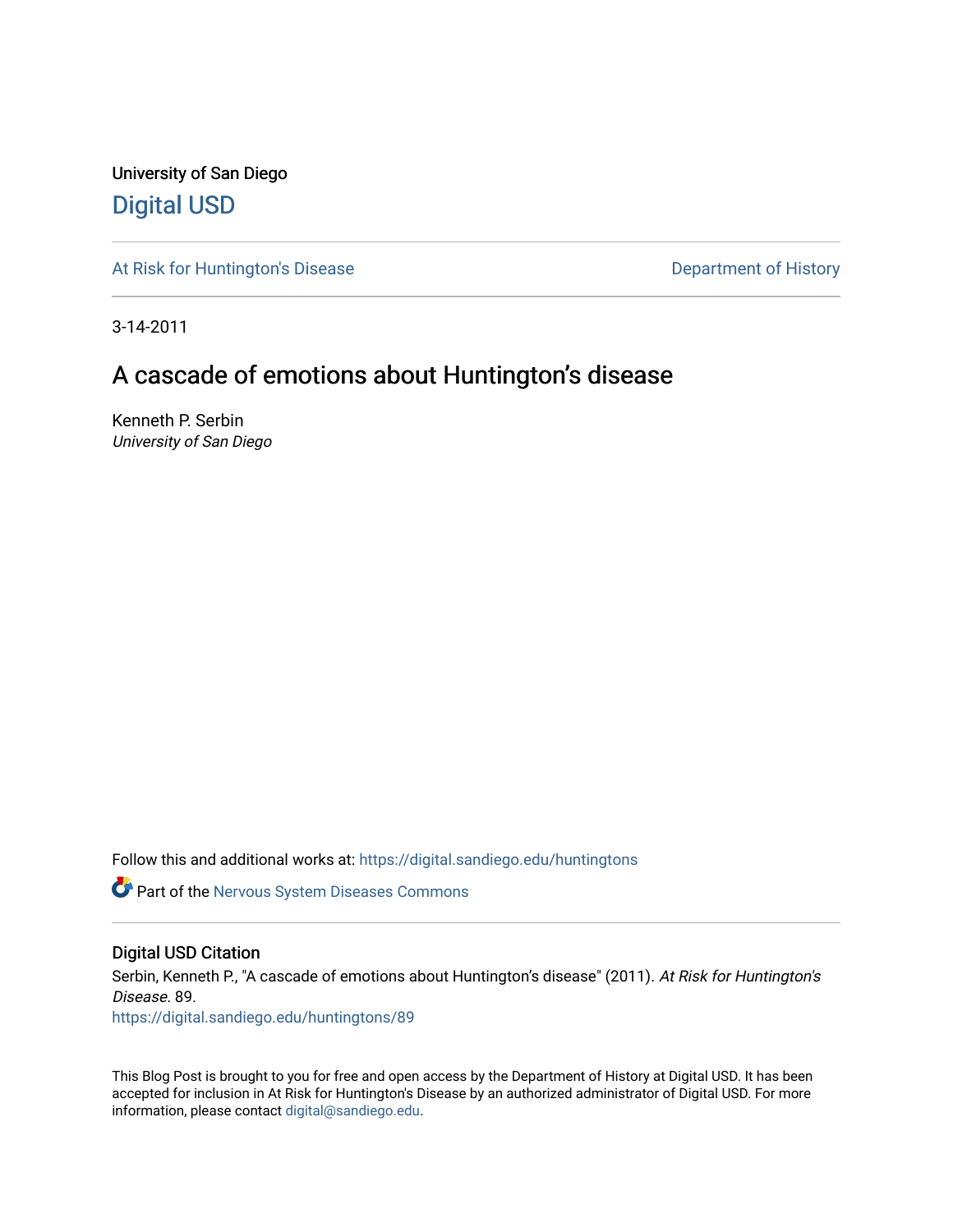# [At Risk for Huntington's Disease](http://curehd.blogspot.com/)

*HD is a genetically caused brain disorder that causes uncontrollable bodily movements and robs people's ability to walk, talk, eat, and think. The final result is a slow, ugly death. Children of parents with HD have a 50-50 chance of inheriting the disease. There is no cure or treatment.*

# Blog Archive

- $\blacktriangleright$  [2021](http://curehd.blogspot.com/2021/)(12)
- $2020(16)$  $2020(16)$
- $\blacktriangleright$  [2019](http://curehd.blogspot.com/2019/) (19)
- $\blacktriangleright$  [2018](http://curehd.blogspot.com/2018/) (16)
- $2017(14)$  $2017(14)$
- $2016(13)$  $2016(13)$
- $\blacktriangleright$  [2015](http://curehd.blogspot.com/2015/) (24)
- $\blacktriangleright$  [2014](http://curehd.blogspot.com/2014/) (24)
- $\blacktriangleright$  [2013](http://curehd.blogspot.com/2013/) (30)
- $\blacktriangleright$  [2012](http://curehd.blogspot.com/2012/) (26)
- $'$  [2011](http://curehd.blogspot.com/2011/)  $(33)$
- [►](javascript:void(0)) [December](http://curehd.blogspot.com/2011/12/) (2)
- [►](javascript:void(0)) [November](http://curehd.blogspot.com/2011/11/) (4)
- [►](javascript:void(0)) [October](http://curehd.blogspot.com/2011/10/) (4)
- $\blacktriangleright$  [September](http://curehd.blogspot.com/2011/09/) (2)
- $\blacktriangleright$  [August](http://curehd.blogspot.com/2011/08/) (1)
- $\blacktriangleright$  [July](http://curehd.blogspot.com/2011/07/) (2)
- $\blacktriangleright$  [June](http://curehd.blogspot.com/2011/06/) (2)
- $\blacktriangleright$  [May](http://curehd.blogspot.com/2011/05/) (4)
- $\blacktriangleright$  [April](http://curehd.blogspot.com/2011/04/) (4)
- $\nabla$  [March](http://curehd.blogspot.com/2011/03/)  $(3)$

[Huntington's](http://curehd.blogspot.com/2011/03/huntingtons-disease-loneliness-and-love.html) disease, loneliness, and love

A cascade of emotions about [Huntington's](http://curehd.blogspot.com/2011/03/cascade-of-emotions-about-huntingtons.html) disease [Huntington's](http://curehd.blogspot.com/2011/03/huntingtons-support-group-seeking.html) support group: seeking solidarity, fi...

- $\blacktriangleright$  [February](http://curehd.blogspot.com/2011/02/) (3)
- $\blacktriangleright$  [January](http://curehd.blogspot.com/2011/01/) (2)
- $2010(26)$  $2010(26)$
- $\blacktriangleright$  [2009](http://curehd.blogspot.com/2009/) (21)
- $2008(7)$  $2008(7)$
- $2007(7)$  $2007(7)$
- $\blacktriangleright$  [2006](http://curehd.blogspot.com/2006/) (4)
- $\blacktriangleright$  [2005](http://curehd.blogspot.com/2005/) (17)

### About Me **GENE [VERITAS](https://www.blogger.com/profile/10911736205741688185)**

View my [complete](https://www.blogger.com/profile/10911736205741688185) profile

#### MONDAY, MARCH 14, 2011

# A cascade of emotions about Huntington's disease

The world will remember Friday, March 11, 2011, as the day that a devastating earthquake and tsunami overwhelmed Japan and triggered a potential nuclear disaster in a land already scarred by the bombs of Hiroshima and Nagasaki.

I also will remember that day for some very personal reasons: a cascade of difficult feelings about Huntington's disease nearly overwhelmed *me*.

My heart goes out to the people of Japan. More than ever, the world needs to show solidarity with the victims of natural and manmade disasters.

I'm also reminded of the need for solidarity with people affected by HD and so many other similar diseases – like an acquaintance, the mother of three, struck down in her prime by multiple sclerosis.

#### **Memories of testing**

My own series of difficult feelings began the evening of Sunday, March 6, when I checked one of the HD groups on Facebook and read about a young man in the armed forces who was getting tested for the disease. The young man's father has HD, and his mother was seeking advice from the group.

The military doctor knew nothing about HD. The clinic drew the serviceman's blood and sent it to a commercial testing service. The serviceman received none of the pre-test genetic counseling that is mandatory at clinics that follow accepted standards for genetic testing.

The young man's situation triggered a flood of memories of my own genetic test for HD in 1999. My wife and I received counseling prior to obtaining my result, and, as my support person, my wife was required to be at my side at the moment the doctor revealed the result. The counselor was also present on that day.

I tested positive. My wife and I left the medical office in a daze. As I backed our car out of the space in the parking garage, I swung too far to the right and scraped the right front fender on a column ([click here](http://curehd.blogspot.com/2006/11/handling-news.html) to read more).

I felt deep anger, frustration, and resignation. Now I knew that I would share the HD fate of my mother, who already had full-blown HD and had lost most of her ability to speak and care for herself. She ultimately died of HD in 2006.

# **Desperately wanting to help**

I desperately wanted to help the young serviceman obtain support.

I wrote to the Facebook HD group:

"He should NOT just test instantly like that! There is a protocol that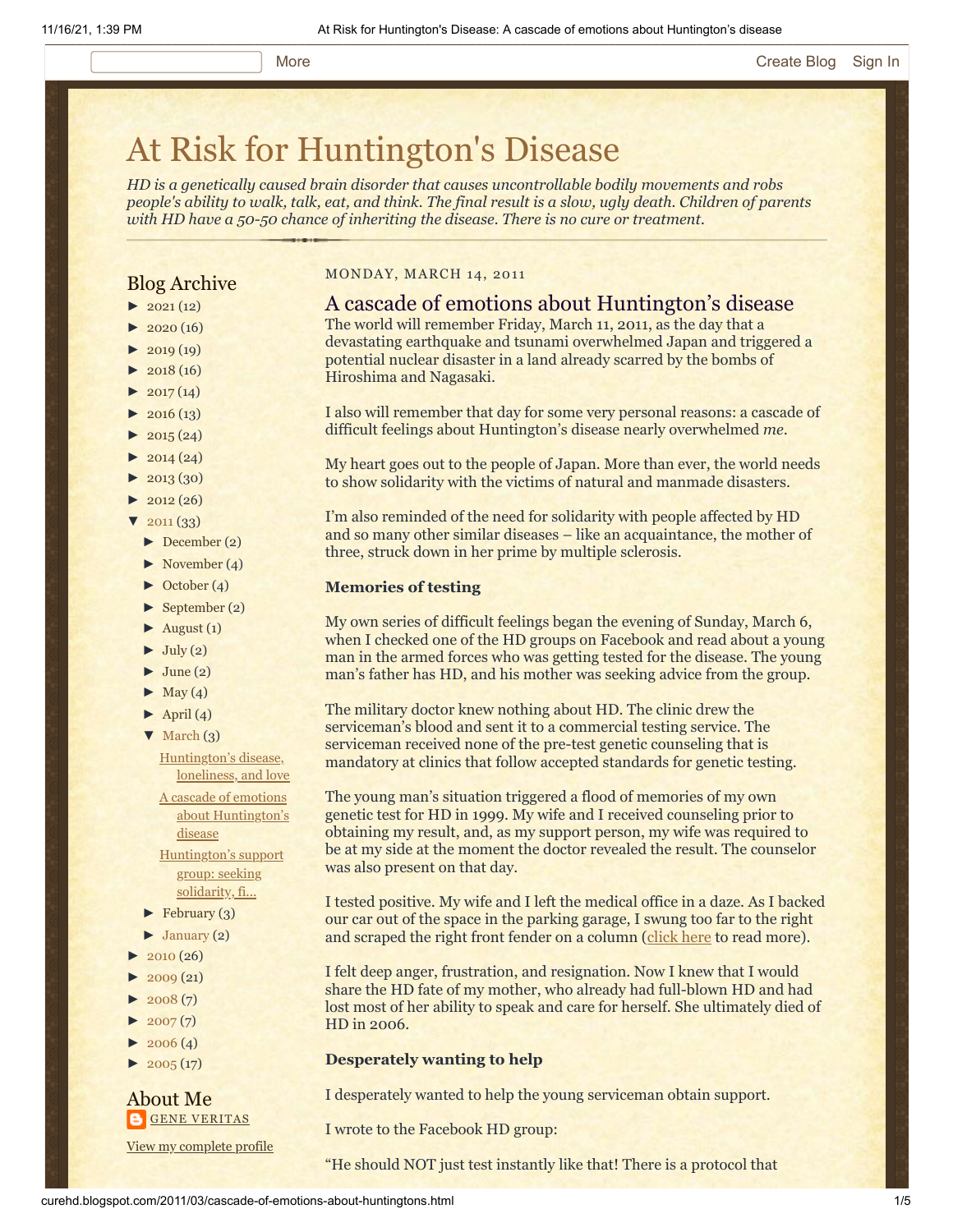# HD Links

[Huntington's](http://www.hdsa.org/) Disease Society of America [International](http://www.huntington-assoc.com/) Huntington **Association** [Huntington's](http://hddrugworks.org/) Disease Drug **Works** [Huntington's](http://www.hdlighthouse.org/) Disease **Lighthouse Hereditary Disease [Foundation](http://www.hdfoundation.org/)** [Huntington's](http://www.hdac.org/) Disease Advocacy Center Thomas [Cellini Huntington's](http://www.ourtchfoundation.org/) **Foundation** HDSA Orange County (CA) **[Affiliate](http://www.hdsaoc.org/)** HD Free with [PGD!](http://www.hdfreewithpgd.com/) [Stanford](http://www.stanford.edu/group/hopes/) HOPES Earth Source [CoQ10,](http://www.escoq10.com/) Inc.

# HD Blogs and Individuals

Chris Furbee: [Huntingtons](http://www.huntingtonsdance.org/) Dance Angela F.: Surviving [Huntington's?](http://survivinghuntingtons.blogspot.com/) Heather's [Huntington's](http://heatherdugdale.angelfire.com/) Disease Page

#### 11/16/21, 1:39 PM At Risk for Huntington's Disease: A cascade of emotions about Huntington's disease

requires counseling from a genetic counselor and a psychologist. … Testing is a huge event in a person's life – whether the result is negative or positive. A counselor or psychological support person should be there when he gets the results, and also a friend, spouse, or other family member.... Also, it's important to remember: a positive test result for HD is NOT a diagnosis for HD. The person can live years or even decades without symptoms."

I frantically began to work my contacts in the local community to see if we could arrange for a genetic counselor or other professional support person to assist him on the day of his test results.

### **Driving home our message**

Before I got too far, though, his mother notified the group: he tested negative!

What a relief! I thought.

But, also, what a close call! I wondered: how would he have reacted had he tested positive?

This young man's story once again underscored the message that I and other HD activists must drive home.

Sadly, HD remains a largely unknown disease, even within the medical community. As a society we need to build greater awareness about orphan diseases, provide up-to-date information on the procedures and implications of genetic testing, and be on the lookout for potential genetic discrimination.

### **Sharing my story (again)**

As other HD community members and I attempted to assist the serviceman and his family, I braced myself for another stage in my transition to a public advocate for HD.

On February 7, I gave a public speech to some 250 people at the annual "Super Bowl" of Huntington's research, the 6th Annual HD Therapeutics Conference, held in Palm Springs, California, and sponsored by the CHDI Foundation, Inc., informally known as the "cure Huntington's disease initiative." And on February 28 I came out about my gene-positive status in a talk to the local support group in San Diego.

A couple days later, I read that a former college classmate, now a prominent philanthropist and documentary filmmaker, would be in town on March 8 to give a presentation.

We hadn't seen each other since graduation from Yale in May 1982, but I decided to attend her event as a show of support for her work in social justice and women's rights.

Before the event, I wrote her a personal letter thanking her for her social commitment.

"I wanted to share with you my own odyssey of the past 16 years advocating against genetic discrimination and raising awareness about the need to find treatments for Huntington's disease (HD) and other orphan diseases and neurological disorders," I wrote. "I believe all areas of social justice are interconnected.… So I believe we share common ground."

Before she gave her speech, my classmate greeted me warmly. We hugged, and she asked me about what I had been up to since graduation. I told her of my deep involvement with Brazil as a professor of history.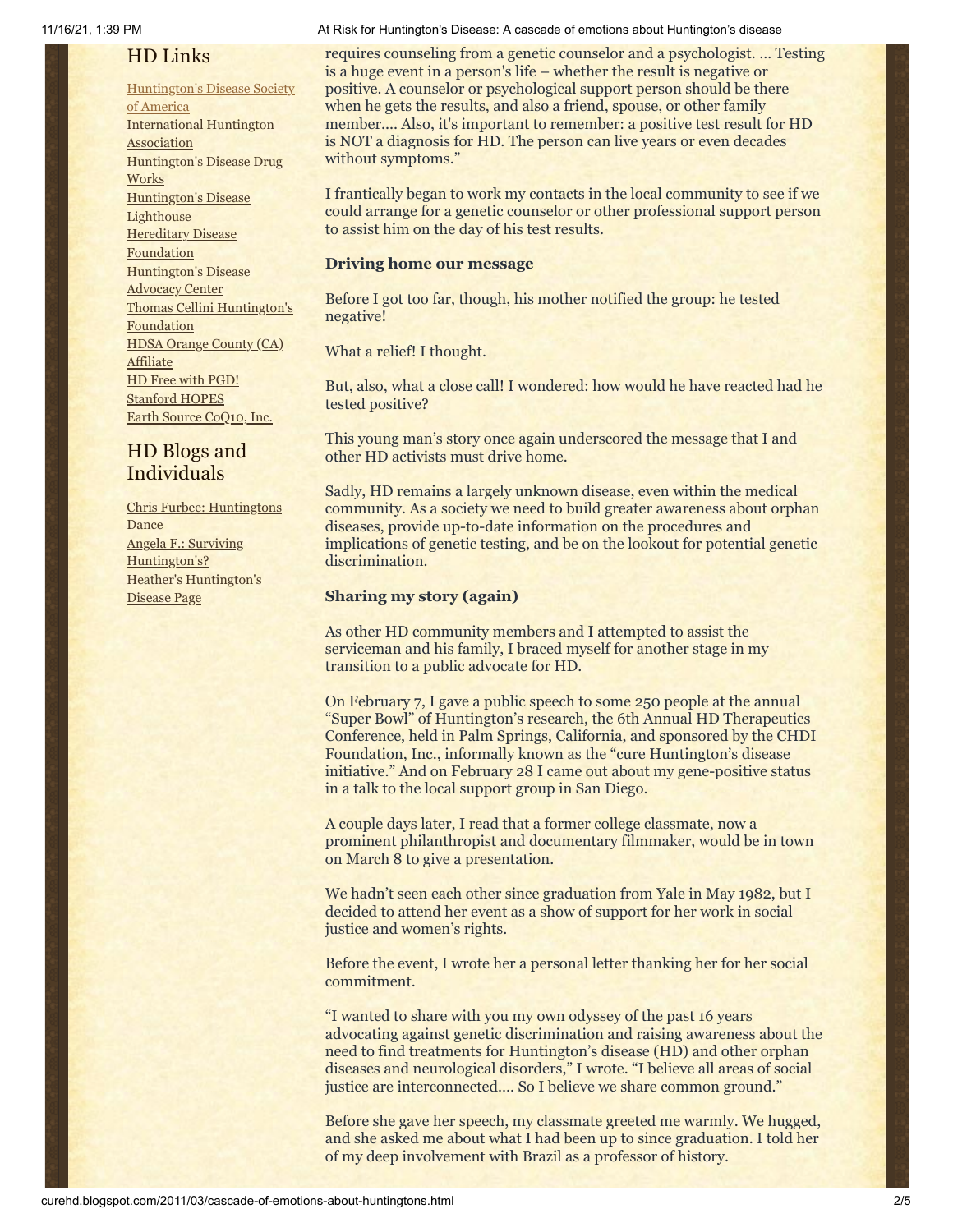11/16/21, 1:39 PM At Risk for Huntington's Disease: A cascade of emotions about Huntington's disease

Afterwards, I went to congratulate her. I gave her an envelope with my letter – and a copy of my CHDI speech, "*Blog Entry No. 85* … Unmasking the World of Gene Veritas: An Activist Copes with the Threat of Huntington's Disease."

#### **Struggling with doubts**

My old classmate is extremely busy, so I don't know yet whether she read the letter or watched my speech.

But, as I said in an e-mail to some friends, the reconnection with my classmate was "very emotional."

Just seeing a classmate for the first time in nearly three decades was enough emotion for one day.

But, on top of that, came my HD activism – my life's work, my *life* itself, so deeply affected by my mother's demise and my inheriting the defective gene from her.

I struggled with doubts in the days leading up to her event: should I "bother" her by coming out about something so sad and complex as Huntington's disease and its terrible impact on families? Isn't it presumptuous of me to give her a letter and my DVD after so many years of no contact? Will she be interested in the cause in any way?

"Maybe she'll make a film about HD," a friend and HD activist suggested hopefully.

"I didn't ask for anything in the letter," I replied. "I am doing my job as an advocate: getting the word out about HD. I will just be happy if there is just one more person praying for us."

#### **Testing the waters in the workplace**

On Thursday, March 10, I started exploring a huge and inevitable step: coming out about my HD status in the workplace, potentially the most explosive arena of my life in terms of genetic discrimination.

During lunch with a trusted co-worker, I mentioned that I was living an extremely intense period of my life outside of work.

This was the very first time that I alluded to my activism after erecting an absolute firewall between my HD life and my professional life following my mother's diagnosis in 1995. I have kept that firewall intact because of fear of genetic discrimination.

#### **The disintegrating firewall**

I didn't mention the word "disease" to my co-worker, but I did explain that I am involved with a cause and a situation that could ultimately impact my situation in the workplace. I revealed to her that I had given a speech and that I would like to give her a copy of it sometime. I asked her to keep my situation confidential for now.

My stomach felt as if it were turning upside down, and my mind wanted to go blank. I was having a difficult time finding the right words.

I felt the firewall between my job and my activism being disintegrated by my words and the violent currents of my fears about a future with Huntington's disease. As if to act out this huge change in my life, I moved my arms back and forth next to each other along the table. This gesture represented my dual life – my job and my HD activism moving in parallel and never intersecting.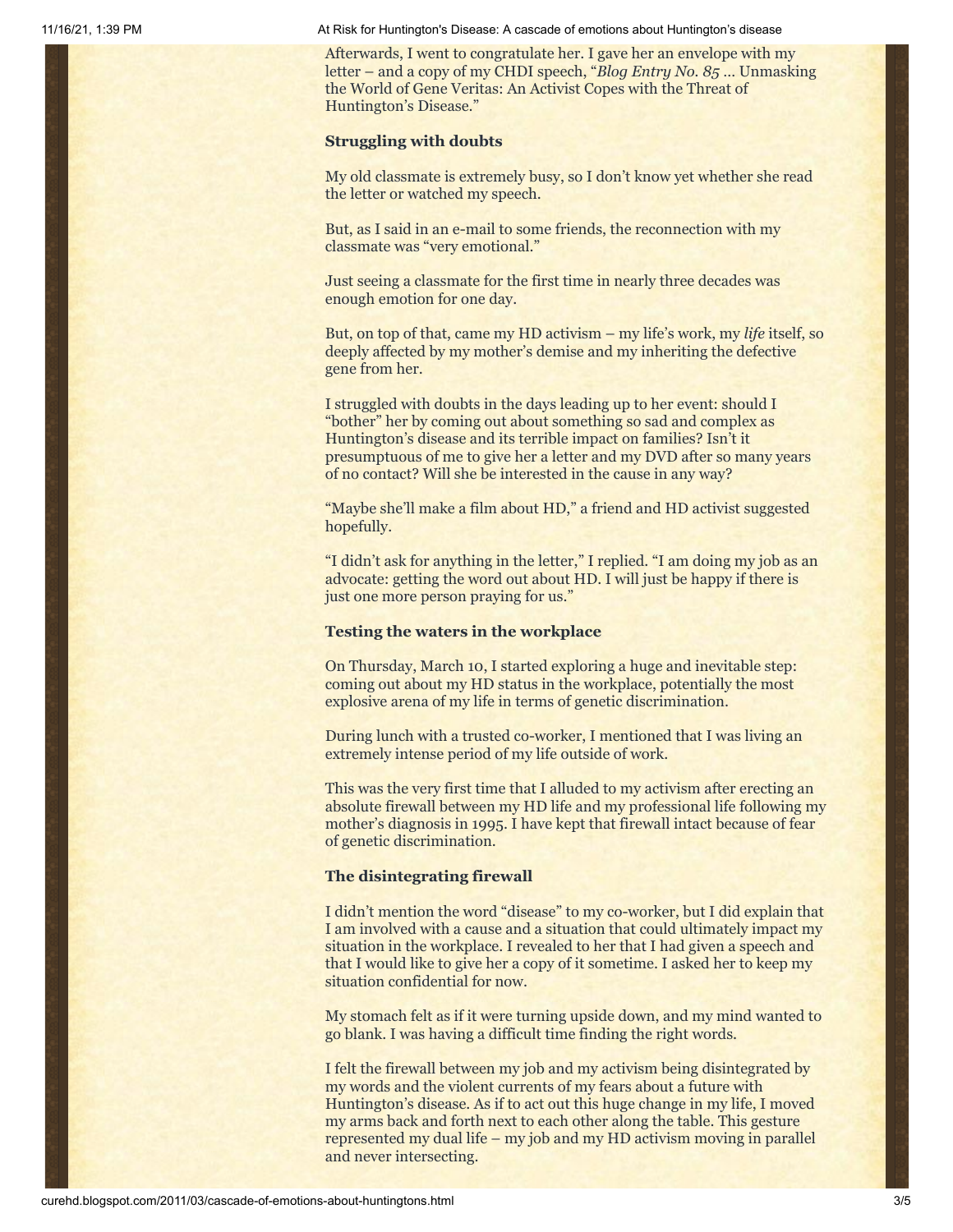11/16/21, 1:39 PM At Risk for Huntington's Disease: A cascade of emotions about Huntington's disease

My co-worker sensed my difficulties and reassured me by saying that I should tell my story on my own terms and on my own schedule.

Indeed, as I told her, I still haven't worked out for myself how to proceed on the professional front.

#### **Planning a trip to Alnylam**

More than a month has passed since my CHDI speech. I'm living as intensely as ever as I step further and further out of the HD closet.

I turned 51 last December, and as I progress into this decade of my life, I will get closer to the inevitable onset of the HD symptoms that destroyed my mother's mind and her ability to walk and eat.

But there has never been a time of greater hope in the quest of scientists to find treatments and a cure for HD.

In the midst of my personal churn of emotions last week I firmed up plans to visit [Alnylam Pharmaceuticals](http://www.alnylam.com/) in May to give a talk on HD and observe the companies' researchers at work on a potentially revolutionary treatment using RNA interference to stop the disease at its genetic roots.

#### **A break from the real battles**

Luckily, I began a week's vacation on March 11.

That also happened to be the opening day for the film *Battle: Los Angeles*, about an invasion of aliens seeking to colonize Earth for its water resources.

After school I picked up my daughter – our 10-year-old "miracle baby," who tested negative in the womb for HD.

As the first act of her weekend and my vacation, we headed for the movie theatre.

Life's major battles continued – in the stark reality of both the Japanese tsunami and the search for treatments and cures for HD and other lifesapping neurological conditions.

And also in the fantasies of Hollywood, where, for at least a couple hours, I could find a bit of escape and catharsis.



Labels: [Alnylam](http://curehd.blogspot.com/search/label/Alnylam) , [CHDI](http://curehd.blogspot.com/search/label/CHDI) , [closet](http://curehd.blogspot.com/search/label/closet) , [cure](http://curehd.blogspot.com/search/label/cure) , [diagnosis](http://curehd.blogspot.com/search/label/diagnosis) , [discrimination](http://curehd.blogspot.com/search/label/discrimination) , [gene-positive](http://curehd.blogspot.com/search/label/gene-positive) [genetic](http://curehd.blogspot.com/search/label/genetic%20testing) testing , [Huntington's](http://curehd.blogspot.com/search/label/Huntington%27s) , orphan [disease](http://curehd.blogspot.com/search/label/orphan%20disease) , [research](http://curehd.blogspot.com/search/label/research) , [RNA interference](http://curehd.blogspot.com/search/label/RNA%20interference) , social justice, [symptoms](http://curehd.blogspot.com/search/label/symptoms), tested [negative](http://curehd.blogspot.com/search/label/tested%20negative), [testing](http://curehd.blogspot.com/search/label/testing), [Yale](http://curehd.blogspot.com/search/label/Yale)

#### 2 comments:



#### **[Nancy J. Hess](https://www.blogger.com/profile/09696099659238248901) said...**

Thank you Gene for posting your thoughts. So often we find ourselves helping others comfort us when talking about HD. This can bring on an unexpected loneliness but then, as one might say to one's self from time to time, "Get over yourself!" The truth is, there are only going to be a few in our lives who get it, and can stick with us through the dark passages. Thank you for noting that both positive and negative gene tests can significantly impact us. I tested negative but not a day passes that I am not living presently with this disease in my life and